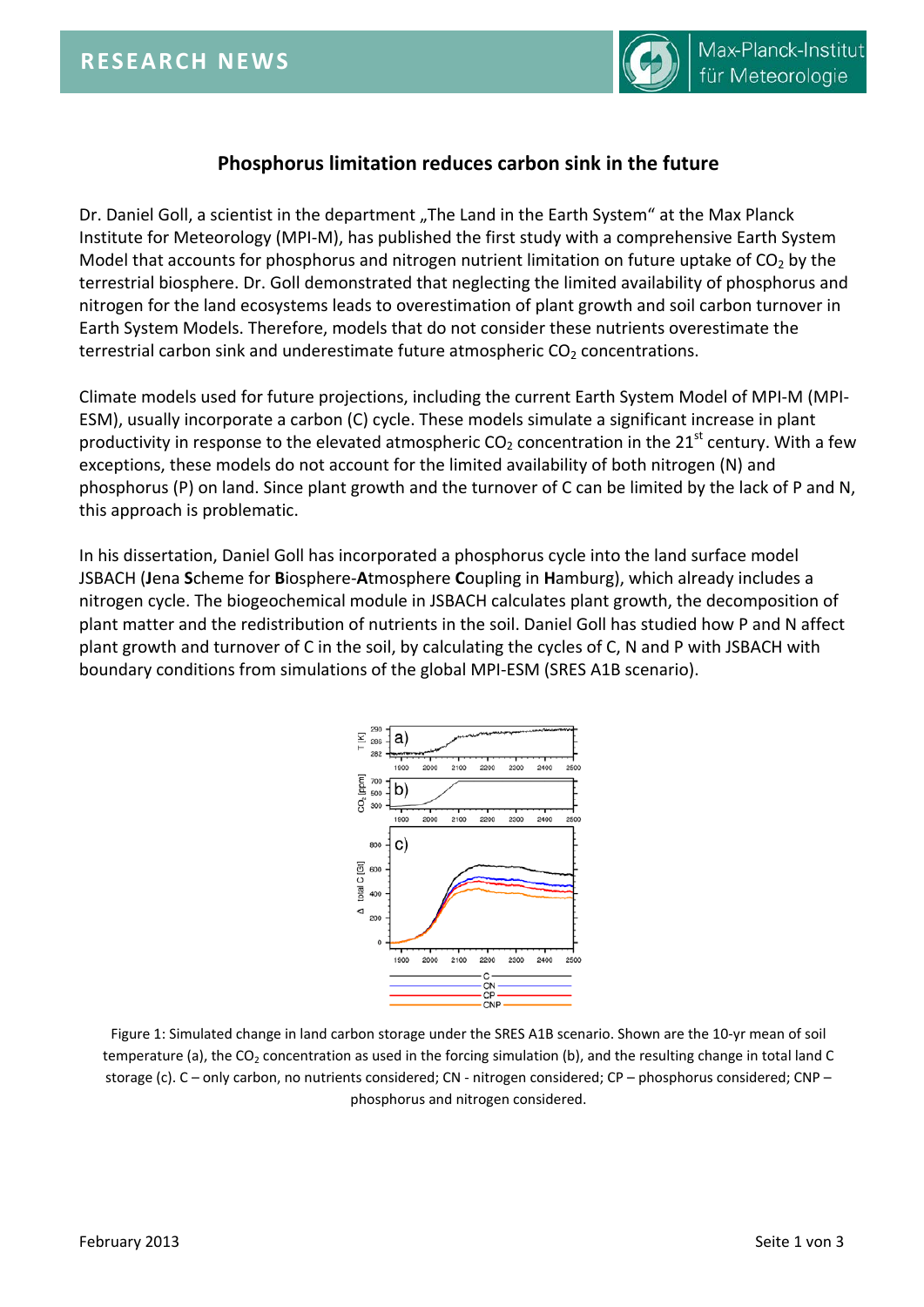

The model results show indeed a significant effect of nutrient availability: the accumulated land C uptake for the period 1860 – 2100 is by 13% (due to limitation by nitrogen) and 16% (due to limitation by phosphorus) lower than in simulations without the nutrient cycles of N and P, respectively. If both, the N and P cycles, are taken into account in JSBACH, the future land C uptake is reduced by 25%. P and N limitations are equally important, and they are to a large degree additive (figure 1). This additive effect can be traced back to the remarkable differences in the geographical pattern of P and N limitations. While N limitation mainly reduces the uptake in high latitudes, the availability of P mainly affects lower latitudes (figure 2, resp. animation).



Figure 2: The reduction in C storage (kg m<sup>-2</sup>) by nutrient limitation at the end of the 21<sup>st</sup> century. Shown is the difference in the mean C storage (2070-2099) between the CN simulation and the C-only simulation (upper panel), and between the CP simulation and the C-only simulation (lower panel). The latitudinal means over land points are shown on the right side.

Why do these geographical differences exist? The answer lies within the age of soils. Young soils typically contain more P than N, as the later is taken from the atmosphere gradually by biological fixation. In contrast, P accumulates by weathering of the parent rock. As soils age, the parental material becomes P-depleted and P gets progressively occluded in secondary minerals which are unavailable for plants. Therefore, old, highly weathered soils tend to have low P availability. As glaciation has reset soil formation at high latitudes, these soils tend to be much younger than the ones at low latitudes, where glaciation was absent for hundreds of millions of years. Additional mechanisms, such as leaching and volatilization, may also cause the occurrence of nutrient limitation on timescales of years to centuries.